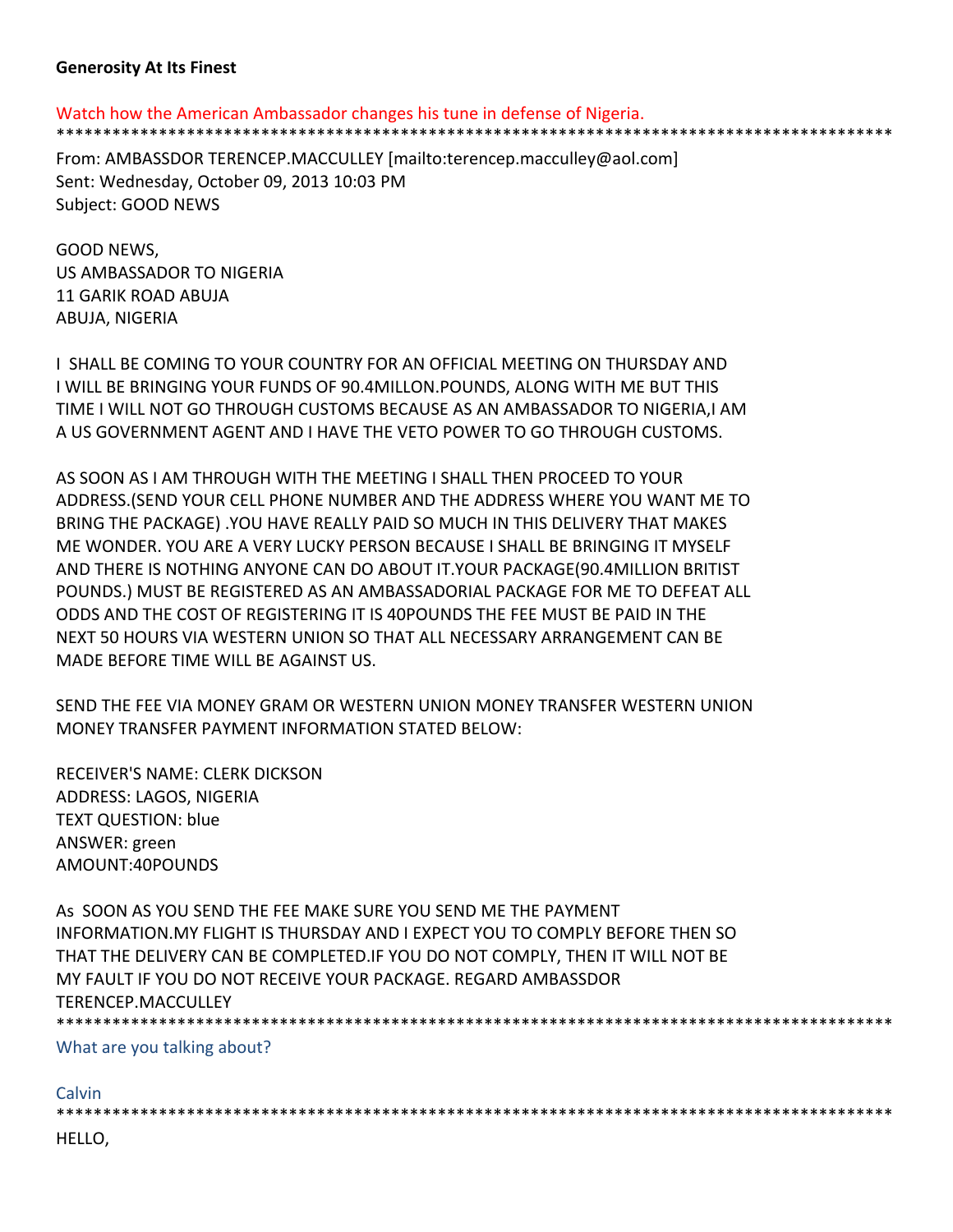#### HOW ARE YOU DOING TODAY?PLEASE IF YOU ARE NO MORE INTERESTED IN RECEIVING YOUR PACKAGE PLEASE TELL ME AND STOP WASTING MY TIME. \*\*\*\*\*\*\*\*\*\*\*\*\*\*\*\*\*\*\*\*\*\*\*\*\*\*\*\*\*\*\*\*\*\*\*\*\*\*\*\*\*\*\*\*\*\*\*\*\*\*\*\*\*\*\*\*\*\*\*\*\*\*\*\*\*\*\*\*\*\*\*\*\*\*\*\*\*\*\*\*\*\*\*\*\*\*\*\*\*\*

Who are you and what do you want?

## Calvin Hobbs

\*\*\*\*\*\*\*\*\*\*\*\*\*\*\*\*\*\*\*\*\*\*\*\*\*\*\*\*\*\*\*\*\*\*\*\*\*\*\*\*\*\*\*\*\*\*\*\*\*\*\*\*\*\*\*\*\*\*\*\*\*\*\*\*\*\*\*\*\*\*\*\*\*\*\*\*\*\*\*\*\*\*\*\*\*\*\*\*\*\*

Hello Calvin Hobbs,

How are you doing today?hope you are fine and okay,i am really happy that you write me back this shows you are really interested in getting your package.

Well first of all i will like to introduce my self to you my name is Terence p.macculley i am from USA i am The Ambassador From Us to Nigeria i am on a sign mission to deliver your package to you 90.4MILLON.POUNDS ,The Federal Government of Nigeria give each person a compensation fund of 90.4MILLON.POUNDS to each person and your name appear as one of the person to be given this funds .

all you have to do to enable you receive this fund is to pay for your registration fees which is 40 pounds only which i can use to register your package and get it delivered to you okay that is all you have to do,ALL beneficiary are main to pay this fees to avoid disqualification of you loosing your package.

So i will advice you to pay this fees immediately once you receive this e‐mail OK, also i want you to send me your home address,phone number ,nearest airport,driver licenses,i will also like you to attach the slip of the western union payment after you send the fees okay.

Thank You.

REGARD AMBASSADOR TERENCE P.MACCULLEY \*\*\*\*\*\*\*\*\*\*\*\*\*\*\*\*\*\*\*\*\*\*\*\*\*\*\*\*\*\*\*\*\*\*\*\*\*\*\*\*\*\*\*\*\*\*\*\*\*\*\*\*\*\*\*\*\*\*\*\*\*\*\*\*\*\*\*\*\*\*\*\*\*\*\*\*\*\*\*\*\*\*\*\*\*\*\*\*\*\* You are going to give me 90 million pounds as long as I pay a registration fee of 40 pounds? That is the funniest thing I have ever heard. Do you know how stupid you are? I am sorry you are black and poor and have to beg from white people. I pity you. \*\*\*\*\*\*\*\*\*\*\*\*\*\*\*\*\*\*\*\*\*\*\*\*\*\*\*\*\*\*\*\*\*\*\*\*\*\*\*\*\*\*\*\*\*\*\*\*\*\*\*\*\*\*\*\*\*\*\*\*\*\*\*\*\*\*\*\*\*\*\*\*\*\*\*\*\*\*\*\*\*\*\*\*\*\*\*\*\*\*

# HELLO

I WANT YOU TO KNOW THAT I AM VERY SERIOUS IN THIS,THE GOVERNMENT HERE THAT GIVE THE MONEY TO EVER ONE PERSON HERE I HAVE SCAN MY ID CARD AND PASSPORT ALSO I HAVE SNAP A PICS OF YOUR PACKAGE VIEW ALL AND GET BACK TO ME OKAY.THAT IS THE ONLY FEES YOU WILL PAY FOR ME TO REGISTER YOUR PACKAGE AND COME TO YOU IMMEDIATELY OKAY. PLEASE ALSO SEND ME YOUR HOME ADDRESS,PHONE NUMBER,NEAREST AIRPORT OKAY THANKS FOR YOUR UNDERSTAND CALVIN.

\*\*\*\*\*\*\*\*\*\*\*\*\*\*\*\*\*\*\*\*\*\*\*\*\*\*\*\*\*\*\*\*\*\*\*\*\*\*\*\*\*\*\*\*\*\*\*\*\*\*\*\*\*\*\*\*\*\*\*\*\*\*\*\*\*\*\*\*\*\*\*\*\*\*\*\*\*\*\*\*\*\*\*\*\*\*\*\*\*\* LOL - here's what I am going to do for you. I am already rich, so I don't need the money so I am going to give it all to you. Do you understand this? You are now a millionaire. All you have to do is pay the 40 pounds yourself, and then you can have the 90 million. Wasn't that nice of me? Your welcome,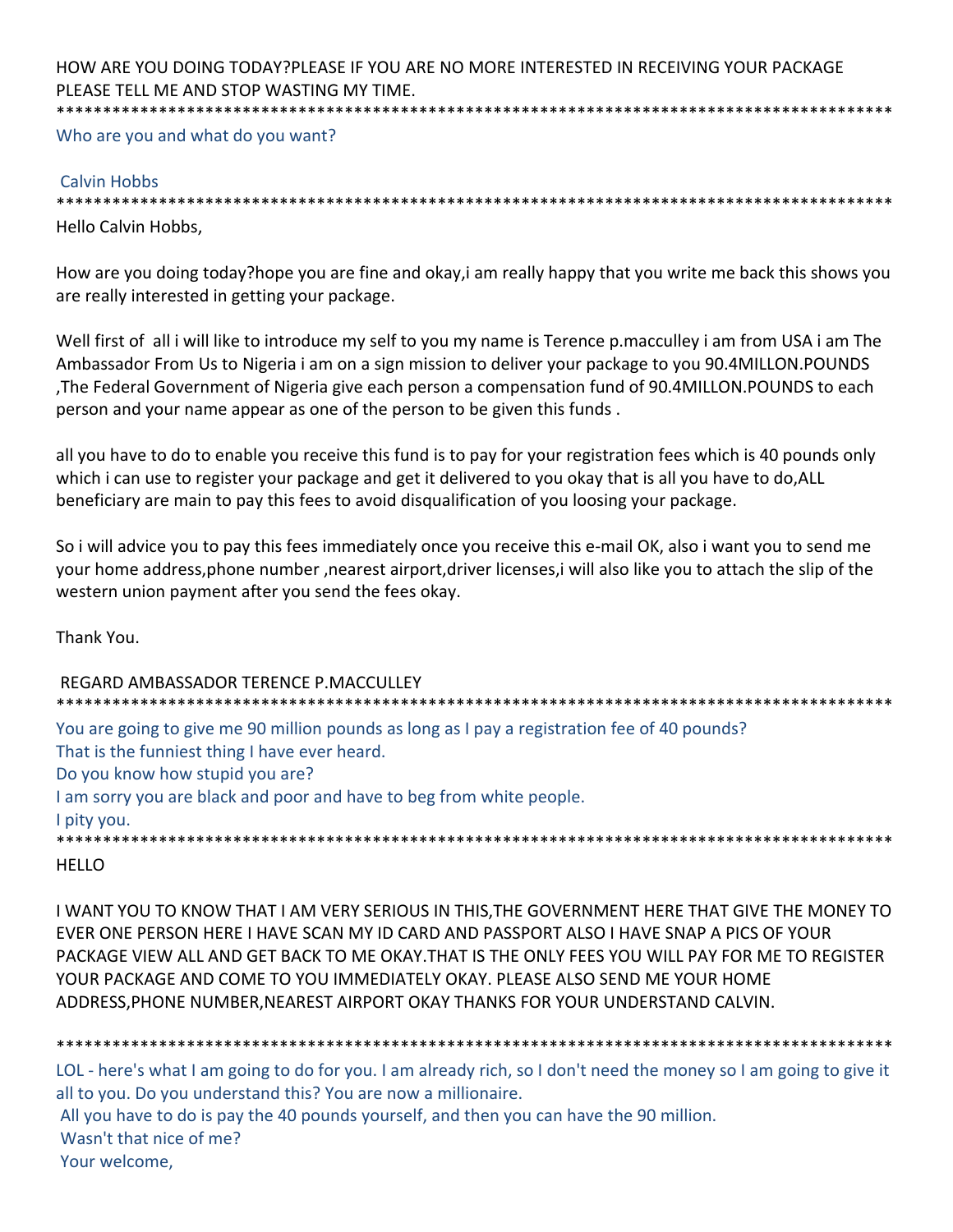# Calvin

Hello sir.

i dont know why you cant belive me in this??? 

Oh, I do believe you. I told you, I am already rich so I don't need the money, but you obviously do. Maybe for an education? Just a suggestion. Let me know if I have to do anything to give you all of this money. You are now a rich man.

## Calvin

That was the end of that – no more responses – how ungrateful can you be? Ready for Round 2?

From: AMBASSDOR TERENCEP.MACCULLEY [mailto:terencep.macculley@aol.com] Sent: Wednesday, October 09, 2013 10:03 PM Subject: GOOD NEWS

GOOD NEWS, **US AMBASSADOR TO NIGERIA 11 GARIK ROAD ABUJA** ABUJA, NIGERIA

I SHALL BE COMING TO YOUR COUNTRY FOR AN OFFICIAL MEETING ON THURSDAY AND I WILL BE BRINGING YOUR FUNDS OF 90.4MILLON.POUNDS, ALONG WITH ME BUT THIS TIME I WILL NOT GO THROUGH CUSTOMS BECAUSE AS AN AMBASSADOR TO NIGERIA, I AM A US GOVERNMENT AGENT AND I HAVE THE VETO POWER TO GO THROUGH CUSTOMS.

AS SOON AS I AM THROUGH WITH THE MEETING I SHALL THEN PROCEED TO YOUR ADDRESS. (SEND YOUR CELL PHONE NUMBER AND THE ADDRESS WHERE YOU WANT ME TO BRING THE PACKAGE). YOU HAVE REALLY PAID SO MUCH IN THIS DELIVERY THAT MAKES ME WONDER. YOU ARE A VERY LUCKY PERSON BECAUSE I SHALL BE BRINGING IT MYSELF AND THERE IS NOTHING ANYONE CAN DO ABOUT IT. YOUR PACKAGE (90.4MILLION BRITIST POUNDS.) MUST BE REGISTERED AS AN AMBASSADORIAL PACKAGE FOR ME TO DEFEAT ALL ODDS AND THE COST OF REGISTERING IT IS 40POUNDS THE FEE MUST BE PAID IN THE NEXT 50 HOURS VIA WESTERN UNION SO THAT ALL NECESSARY ARRANGEMENT CAN BE MADE BEFORE TIME WILL BE AGAINST US.

SEND THE FEE VIA MONEY GRAM OR WESTERN UNION MONEY TRANSFER WESTERN UNION MONEY TRANSFER PAYMENT INFORMATION STATED BELOW:

RECEIVER'S NAME: CLERK DICKSON ADDRESS: LAGOS, NIGERIA **TEXT QUESTION: blue** ANSWER: green AMOUNT:40POUNDS

As SOON AS YOU SEND THE FEE MAKE SURE YOU SEND ME THE PAYMENT INFORMATION. MY FLIGHT IS THURSDAY AND I EXPECT YOU TO COMPLY BEFORE THEN SO THAT THE DELIVERY CAN BE COMPLETED. IF YOU DO NOT COMPLY, THEN IT WILL NOT BE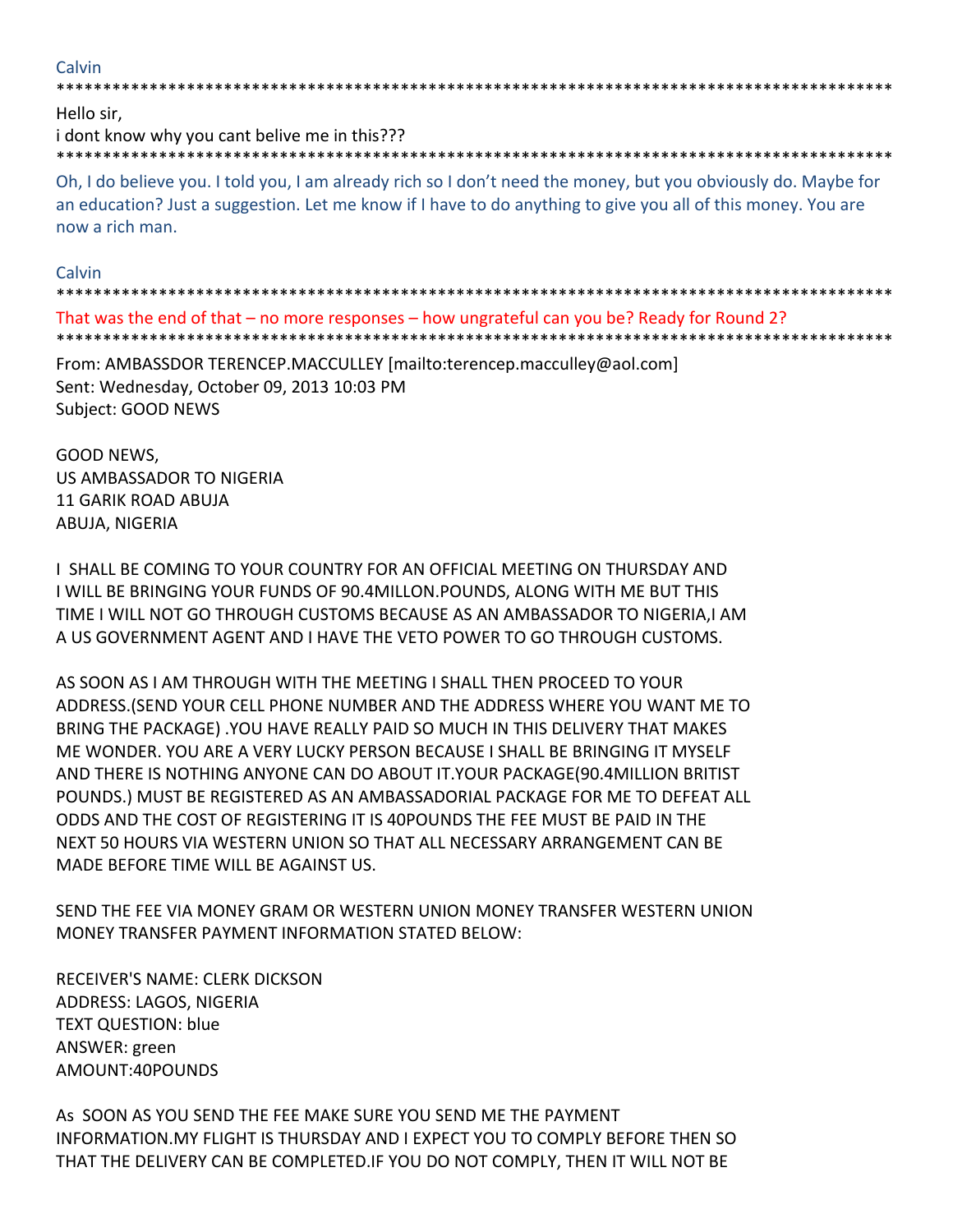I don't understand what this email is supposed to mean. Please explain.

## John

\*\*\*\*\*\*\*\*\*\*\*\*\*\*\*\*\*\*\*\*\*\*\*\*\*\*\*\*\*\*\*\*\*\*\*\*\*\*\*\*\*\*\*\*\*\*\*\*\*\*\*\*\*\*\*\*\*\*\*\*\*\*\*\*\*\*\*\*\*\*\*\*\*\*\*\*\*\*\*\*\*\*\*\*\*\*\*\*\*\* Hello ,

How are you doing today?hope you are fine and okay,i am really happy that you write me back this shows you are really interested in getting your package.

Well first of all i will like to introduce my self to you my name is Terence p.macculley i am from USA i am The Ambassador From Us to Nigeria i am on a sign mission to deliver your package to you 90.4MILLON.POUNDS ,The Federal Government of Nigeria give each person a compensation fund of 90.4MILLON.POUNDS to each person and your name appear as one of the person to be given this funds .also i have attach my passport and id card and also view your money inside your package i snap it this afternoon in the security company.

all you have to do to enable you receive this fund is to pay for your registration fees which is 40 pounds only which i can use to register your package and get it delivered to you okay that is all you have to do,ALL beneficiary are main to pay this fees to avoid disqualification of you loosing your package.

So i will advice you to pay this fees immediately once you receive this e-mail OK, also i want you to send me your home address,phone number ,nearest airport,driver licenses,i will also like you to attach the slip of the western union payment after you send the fees okay.

Thank You.

REGARD AMBASSADOR TERENCE P.MACCULLEY

\*\*\*\*\*\*\*\*\*\*\*\*\*\*\*\*\*\*\*\*\*\*\*\*\*\*\*\*\*\*\*\*\*\*\*\*\*\*\*\*\*\*\*\*\*\*\*\*\*\*\*\*\*\*\*\*\*\*\*\*\*\*\*\*\*\*\*\*\*\*\*\*\*\*\*\*\*\*\*\*\*\*\*\*\*\*\*\*\*\* So you are saying that the government of Nigeria is giving \$90 million pounds to random people from the

That is the dumbest thing I have ever heard.

# John

internet?

\*\*\*\*\*\*\*\*\*\*\*\*\*\*\*\*\*\*\*\*\*\*\*\*\*\*\*\*\*\*\*\*\*\*\*\*\*\*\*\*\*\*\*\*\*\*\*\*\*\*\*\*\*\*\*\*\*\*\*\*\*\*\*\*\*\*\*\*\*\*\*\*\*\*\*\*\*\*\*\*\*\*\*\*\*\*\*\*\*\*

# HELLO JOHN,

HOW ARE YOU DOING?HOW IS WORK AND YOUR FAMILY?I HAVE RECEIVE YOUR EMAIL AND IT WELL NOTED ,YES THE GOVERNMENT OF NIGERIA IS GIVING EACH PEOPLE THAT KIND OF MONEY TO COMPENSATE EVERY ONE THAT IS BEEN SCAMMED BY THE SCAM ARTIST FROM NIGERIA AND YOUR EMAIL AND NAME APPEAR THERE SO YOU ARE THE ONE OF THE PEOPLE THAT I WILL NEED TO DELIVER THAT PACKAGE TO,I HAVE DELIVER TO CANADA LAST WEEK I DELIVER 820,OF TRUNKS BOXES TO EACH ONE THEIR NAME APPEAR AND EVERY ONE I DELIVERED TO IN CANADA REGISTER THEIR TRUNKS BOXES WHICH IS 40 POUNDS THAT IS THE ONLY FEES YOU WILL PAY FOR REGISTRATION NO MORE FEES OKAY,JOHN AM REALLY HAPPY FOR YOU THAT YOUR NAME AND YOUR EMAIL APPEAR AS ONE TO BE GIVEN THIS PACKAGE PLEASE DON'T MISS THIS OPPORTUNITY FOR YOU TO BECOME RICH JUST GO ON AND SEND THE MONEY BY WESTERN UNION OR MONEY GRAM SO I CAN REGISTER YOU AND START COMING TO YOUR COUNTRY OKAY,THIS IS THE NEW INFORMATION YOU CAN USE TO SEND YOUR REGISTRATION FEES BELOW,AND I ALSO WANT YOU TO SEND ME YOUR HOME ADDRESS,NEAREST AIRPORT,PHONE NUMBER ,AND YOUR DRIVER LICENSE SO I CAN SEE YOUR FACE TO AVOID WRONG DELIVERY OKAY .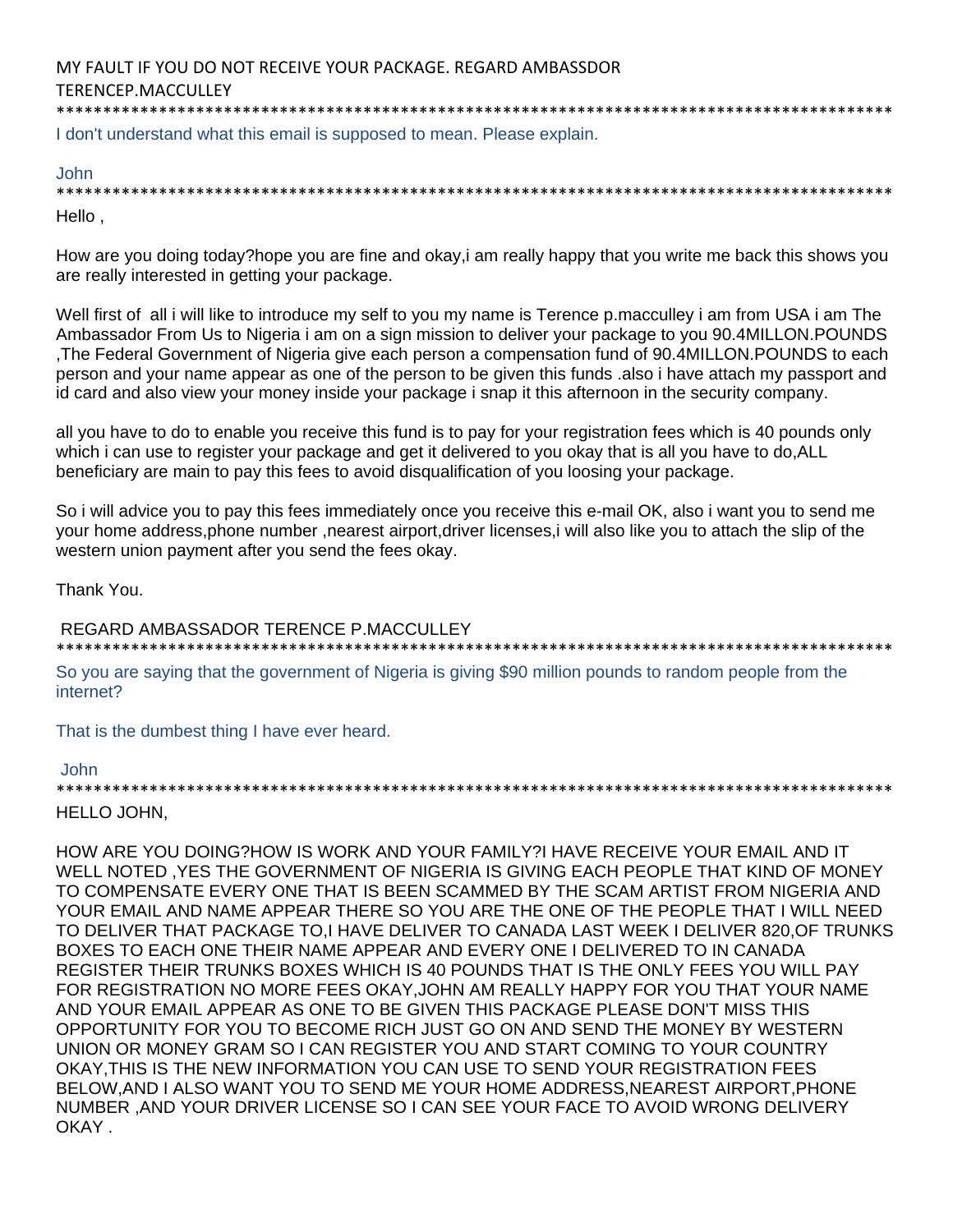RECEIVERS NAME,OKONWA ABIOLA ADDRESS,LAGOS NIGERIA TEXT QUESTION,IN GOD TEXT ANSWER,WE TRUST AMOUNT 40 POUNDS ONLY

MAKE SURE YOU SEND THE FEES AND GET BACK TO ME WITH THE WU SLIP OR MONEY GRAM SLIP OKAY,

THANK YOU JOHN FOR THE UNDERSTAND

GOD BLESS,

#### TERENCE P.MACCULLEY

\*\*\*\*\*\*\*\*\*\*\*\*\*\*\*\*\*\*\*\*\*\*\*\*\*\*\*\*\*\*\*\*\*\*\*\*\*\*\*\*\*\*\*\*\*\*\*\*\*\*\*\*\*\*\*\*\*\*\*\*\*\*\*\*\*\*\*\*\*\*\*\*\*\*\*\*\*\*\*\*\*\*\*\*\*\*\*\*\*\*

I have never been scammed by anyone before. Nigerians are too stupid to scam me.

I think you have the wrong person.

#### John

\*\*\*\*\*\*\*\*\*\*\*\*\*\*\*\*\*\*\*\*\*\*\*\*\*\*\*\*\*\*\*\*\*\*\*\*\*\*\*\*\*\*\*\*\*\*\*\*\*\*\*\*\*\*\*\*\*\*\*\*\*\*\*\*\*\*\*\*\*\*\*\*\*\*\*\*\*\*\*\*\*\*\*\*\*\*\*\*\*\*

Hello john,

HOW ARE YOU DOING TODAY,I WANT TO LET YOU KNOW THAT YOUR NAME AND YOUR EMAIL APPEAR AS THE LUCKY WINNER EVEN THAT YOU ARE NOT BE SCAM BEFORE AT LEAST YOUR NAME AND EMAIL APPEAR AS ONE OF THE PEOPLE THAT THE NIGERIA GOVERNMENT WANT TO GIVES THIS MONEY YOU HAVE TO BE HAPPY THAT YOU ARE LUCKY TO BE AMONG ALL THIS PEOPLE THAT THE NIGERIA GOVERNMENT ARE GIVING THIS MONEY MAYBE GOD IS USING THIS TO BLESS YOU AND MAKE YOU RICH PLEASE DON'T MISS THIS OPPORTUNITY OKAY.

TERENCE P.MACCULLEY

\*\*\*\*\*\*\*\*\*\*\*\*\*\*\*\*\*\*\*\*\*\*\*\*\*\*\*\*\*\*\*\*\*\*\*\*\*\*\*\*\*\*\*\*\*\*\*\*\*\*\*\*\*\*\*\*\*\*\*\*\*\*\*\*\*\*\*\*\*\*\*\*\*\*\*\*\*\*\*\*\*\*\*\*\*\*\*\*\*\*

Do you even know my name? What is the last name of the person on your list?

#### John

\*\*\*\*\*\*\*\*\*\*\*\*\*\*\*\*\*\*\*\*\*\*\*\*\*\*\*\*\*\*\*\*\*\*\*\*\*\*\*\*\*\*\*\*\*\*\*\*\*\*\*\*\*\*\*\*\*\*\*\*\*\*\*\*\*\*\*\*\*\*\*\*\*\*\*\*\*\*\*\*\*\*\*\*\*\*\*\*\*\*

HELLO SIR,

I HAVE JUST RECEIVE YOUR EMAIL AND IT WELL NOTED SIR THIS IS HOW YOUR NAME IS NOTED ON MY DESK COMPUTER FROM THE NIGERIA GOVERNMENT(generalbox@workemail.com) THAT IS HOW THE NIGERIA GOVERNMENT GAVE ME YOUR NAME AND EMAIL ADDRESS AND I DECIDE TO SEND YOU A MESSAGE TO TELL YOU ABOUT YOUR PACKAGE OKAY. \*\*\*\*\*\*\*\*\*\*\*\*\*\*\*\*\*\*\*\*\*\*\*\*\*\*\*\*\*\*\*\*\*\*\*\*\*\*\*\*\*\*\*\*\*\*\*\*\*\*\*\*\*\*\*\*\*\*\*\*\*\*\*\*\*\*\*\*\*\*\*\*\*\*\*\*\*\*\*\*\*\*\*\*\*\*\*\*\*\*

So the Nigerian government doesn't know my last name, just my first and my email address?

#### John

\*\*\*\*\*\*\*\*\*\*\*\*\*\*\*\*\*\*\*\*\*\*\*\*\*\*\*\*\*\*\*\*\*\*\*\*\*\*\*\*\*\*\*\*\*\*\*\*\*\*\*\*\*\*\*\*\*\*\*\*\*\*\*\*\*\*\*\*\*\*\*\*\*\*\*\*\*\*\*\*\*\*\*\*\*\*\*\*\*\*

HELLO SIR,

SO I ADVICE YOU TO SEND THE FEES SO I CAN ARRIVE TO YOU THIS WEEK WE ARE ENTERING I WANT TO SEND ME YOUR FULL HOME ADDRESS,PHONE NUMBER AND DRIVERS LINCESE AFTER YOU SEND THE FEES ATTACH THE WESTERN UNION SLIP TO ME OKAY HAVE A NICE DAY \*\*\*\*\*\*\*\*\*\*\*\*\*\*\*\*\*\*\*\*\*\*\*\*\*\*\*\*\*\*\*\*\*\*\*\*\*\*\*\*\*\*\*\*\*\*\*\*\*\*\*\*\*\*\*\*\*\*\*\*\*\*\*\*\*\*\*\*\*\*\*\*\*\*\*\*\*\*\*\*\*\*\*\*\*\*\*\*\*\*

So you don't know my last name but you say I am on a list to receive millions of dollars?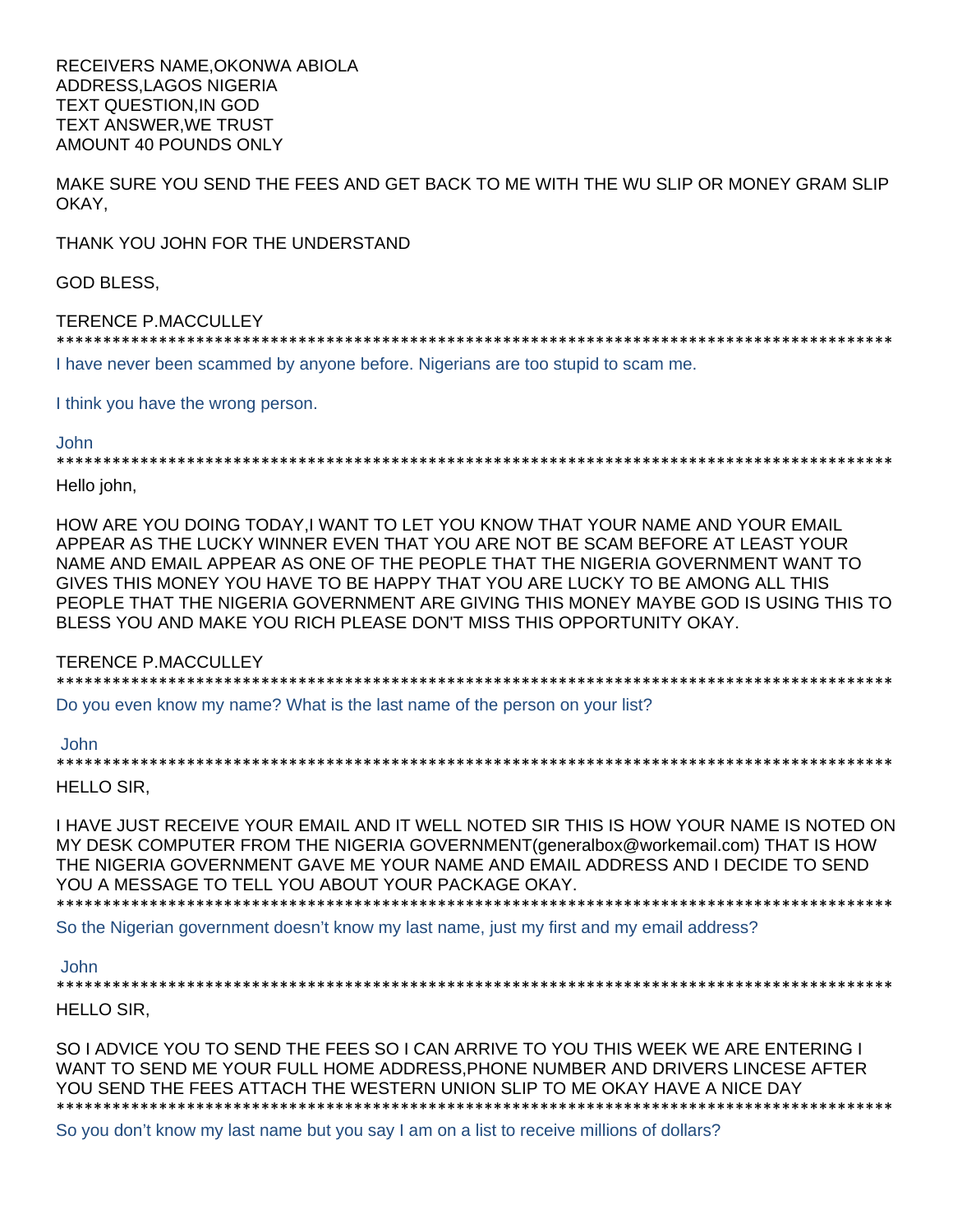#### John.

**HELLO SIR.** 

YES THE LAST EMAIL I SENT YOU THAT IS WHAT THE NIGERIA GOVERNMENT GIVE TO ME TO CONTACT YOU OKAY THERE IS NO OTHER LAST NAME OKAY. \*\*\*\*\*\*\*\*\*\*\*\*\*\*\*\*\*\*\*\*\*\*\*\*\*\*\*\*\*\* \*\*\*\*\*\*\*\*\*\*\*\*\*\*\*\*\*\*\*\*\*\*\*\*\*\*

Do you see how stupid Nigerians are?

Nigerians want to give someone who has never been scammed before, millions of dollars dedicated to help scam victims?

Nigerians have to be the dumbest creatures in the entire world. It's no wonder they are all criminals and beggars.

#### **John**

Hello sir.

i want you know that this is real and i have been delivering trunkes boxes since last week to different people and to the others and different country i want you to know that nigeria are not poor they are they richest country in african they have cude oil and many more they have money okay.

It sounds like you don't know much about Nigeria. Did you know that the GDP per capita in Nigeria is \$1400.00 a year? I make more than that in a week. Nigeria is one of the poorest countries in the world when you factor in standard of living and average income per person. The nation is full of criminals, beggars, killers, and stupid black people.

You didn't know this and you are an Ambassador?

The USA should bomb Nigeria and kill all of them – the world would be a better place.

John

Dear Sir John.

I got your email and I wish to make it clear to you that Nigeria is not poor but it is the leader ofg Nigeria that makes nigeria look poor. we are oil producing country and we have other resources so it will be an insult for you to call Nigeria a poor country.

I want you to understand that I am not playing when i tell you this fund will be delivered to you so all I want you to do is to trust me. If you feel Nigeria people are bad, i want you to know that it is not all nigerians that are bad, in every country, they have good and bad and you cant judge everybody because of the bad some group of people di so all I want to ask you here is to trust me and lets work this out.

That you make 1,400 dollars per week is not a enough money for a man like you to leave on, you need this fund so that you can be a company owner and be the person to employ works and pay them and not you working for somebody. Please think very well and you will understand what I am saying.

Thanks for Your Understanding.